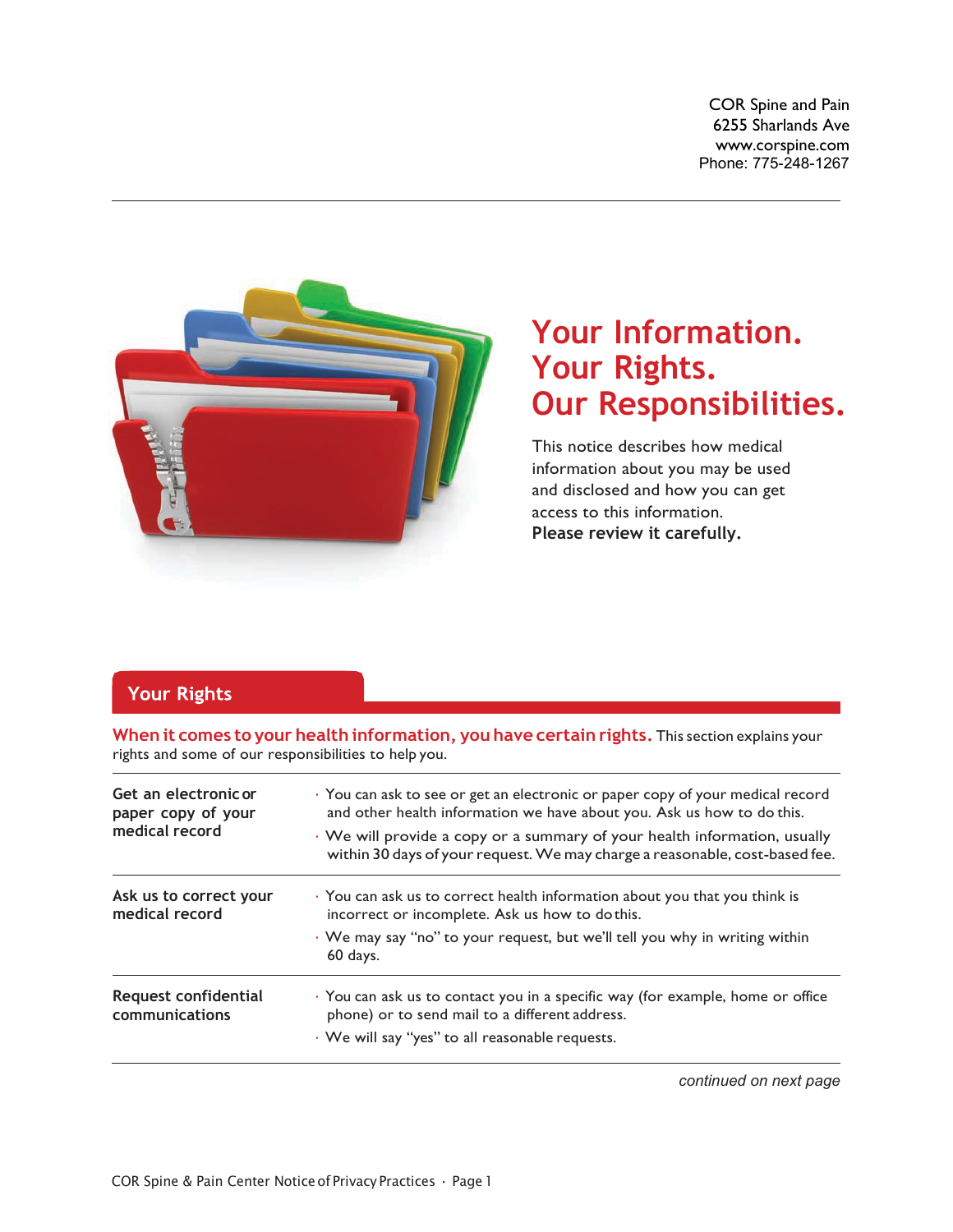| Your Rights continued                                        |                                                                                                                                                                                                                                                                                                                                   |
|--------------------------------------------------------------|-----------------------------------------------------------------------------------------------------------------------------------------------------------------------------------------------------------------------------------------------------------------------------------------------------------------------------------|
| Ask us to limit what<br>we use or share                      | · You can ask us not to use or share certain health information for treatment,<br>payment, or our operations.<br>· We are not required to agree to your request, and we may say "no" if it                                                                                                                                        |
|                                                              | would affect your care.                                                                                                                                                                                                                                                                                                           |
|                                                              | · If you pay for a service or health care item out-of-pocket in full, you can<br>ask us not to share that information for the purpose of payment or our<br>operations with your health insurer.                                                                                                                                   |
|                                                              | · We will say "yes" unless a law requires us to share thatinformation.                                                                                                                                                                                                                                                            |
| Get a list of those with<br>whom we've shared<br>information | · You can ask for a list (accounting) of the times we've shared your health<br>information for six years prior to the date you ask, who we shared it with,<br>and why.                                                                                                                                                            |
|                                                              | · We will include all the disclosures except for those about treatment,<br>payment, and health care operations, and certain other disclosures (such as<br>any you asked us to make). We'll provide one accounting a year for free but<br>will charge a reasonable, cost-based fee if you ask for another one within<br>12 months. |
| Get a copy of this<br>privacy notice                         | · You can ask for a paper copy of this notice at any time, even if you have<br>agreed to receive the notice electronically. We will provide you with a paper<br>copy promptly.                                                                                                                                                    |
| Choose someone<br>to act for you                             | · If you have given someone medical power of attorney or if someone is your<br>legal guardian, that person can exercise your rights and make choices about<br>your health information.                                                                                                                                            |
|                                                              | · We will make sure the person has this authority and can act for you before<br>we take any action.                                                                                                                                                                                                                               |
| File a complaint if<br>you feel your rights                  | · You can complain if you feel we have violated your rights by contacting us<br>using the information on page 1.                                                                                                                                                                                                                  |
| are violated                                                 | · You can file a complaint with the U.S. Department of Health and Human<br>Services Office for Civil Rights by sending a letter to 200 Independence Avenue, S.W.,<br>Washington, D.C. 20201, calling 1-877-696-6775, or visiting<br>www.hhs.gov/ocr/privacy/hipaa/complaints/.                                                    |
|                                                              | · We will not retaliate against you for filing a complaint.                                                                                                                                                                                                                                                                       |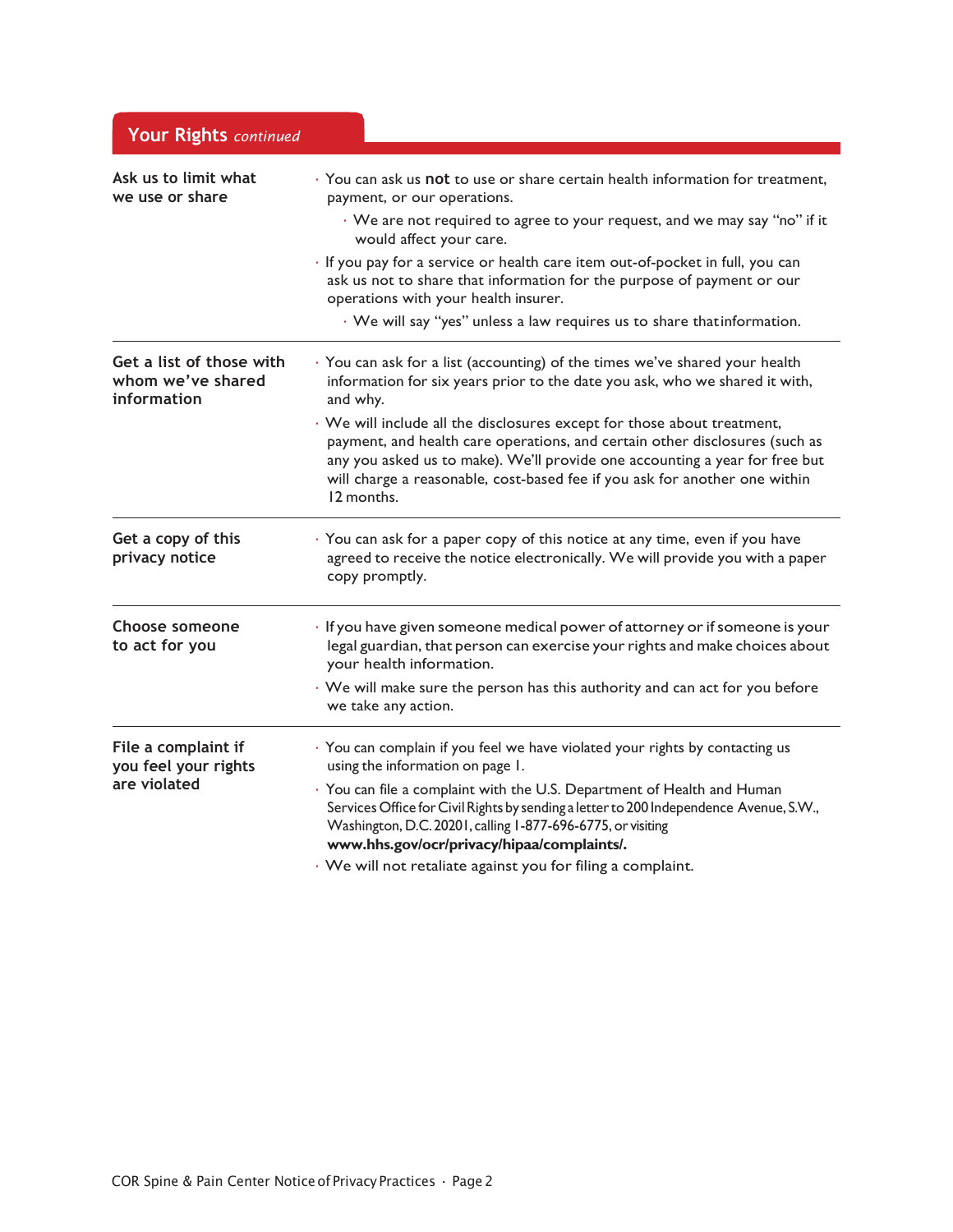### **For certain health information, you can tell us your choices about what we share.** If you

have a clear preference for how we share your information in the situations described below, talk to us. Tell us what you want us to do, and we will follow your instructions.

| In these cases, you have<br>both the right and choice<br>to tell us to:                        | · Share information with your family, close friends, or others involved in<br>your care                                                                                                                                                                                                        |  |  |
|------------------------------------------------------------------------------------------------|------------------------------------------------------------------------------------------------------------------------------------------------------------------------------------------------------------------------------------------------------------------------------------------------|--|--|
|                                                                                                | $\cdot$ Share information in a disaster relief situation                                                                                                                                                                                                                                       |  |  |
|                                                                                                | · Include your information in a hospital directory                                                                                                                                                                                                                                             |  |  |
|                                                                                                | $\cdot$ Contact you for fundraising efforts                                                                                                                                                                                                                                                    |  |  |
|                                                                                                | If you are not able to tell us your preference, for example if you are<br>unconscious, we may go ahead and share your information if we believe it is<br>in your best interest. We may also share your information when needed to<br>lessen a serious and imminent threat to health or safety. |  |  |
| In these cases we never<br>share your information<br>unless you give us<br>written permission: | · Marketing purposes                                                                                                                                                                                                                                                                           |  |  |
|                                                                                                | Sale of your information                                                                                                                                                                                                                                                                       |  |  |
|                                                                                                | · Most sharing of psychotherapy notes                                                                                                                                                                                                                                                          |  |  |
| In the case of fundraising:                                                                    | $\cdot$ We may contact you for fundraising efforts, but you can tell us not to<br>contact you again.                                                                                                                                                                                           |  |  |

## **Our Uses and Disclosures**

**How do we typically use or share your health information?** We typically use or share your health information in the following ways.

| <b>Treat you</b>                 | · We can use your health information and<br>share it with other professionals who are<br>treating you.                       | <b>Example:</b> A doctor treating you<br>for an injury asks another doctor<br>about your overall health condition.  |
|----------------------------------|------------------------------------------------------------------------------------------------------------------------------|---------------------------------------------------------------------------------------------------------------------|
| Run our<br>organization          | · We can use and share your health information<br>to run our practice, improve your care,<br>and contact you when necessary. | <b>Example:</b> We use health information<br>about you to manage your treatment<br>and services.                    |
| <b>Bill for your</b><br>services | · We can use and share your healthinformation<br>to bill and get payment from health plans or<br>other entities.             | <b>Example:</b> We give information<br>about you to your health insurance<br>plan so it will pay for your services. |

*continued on next page*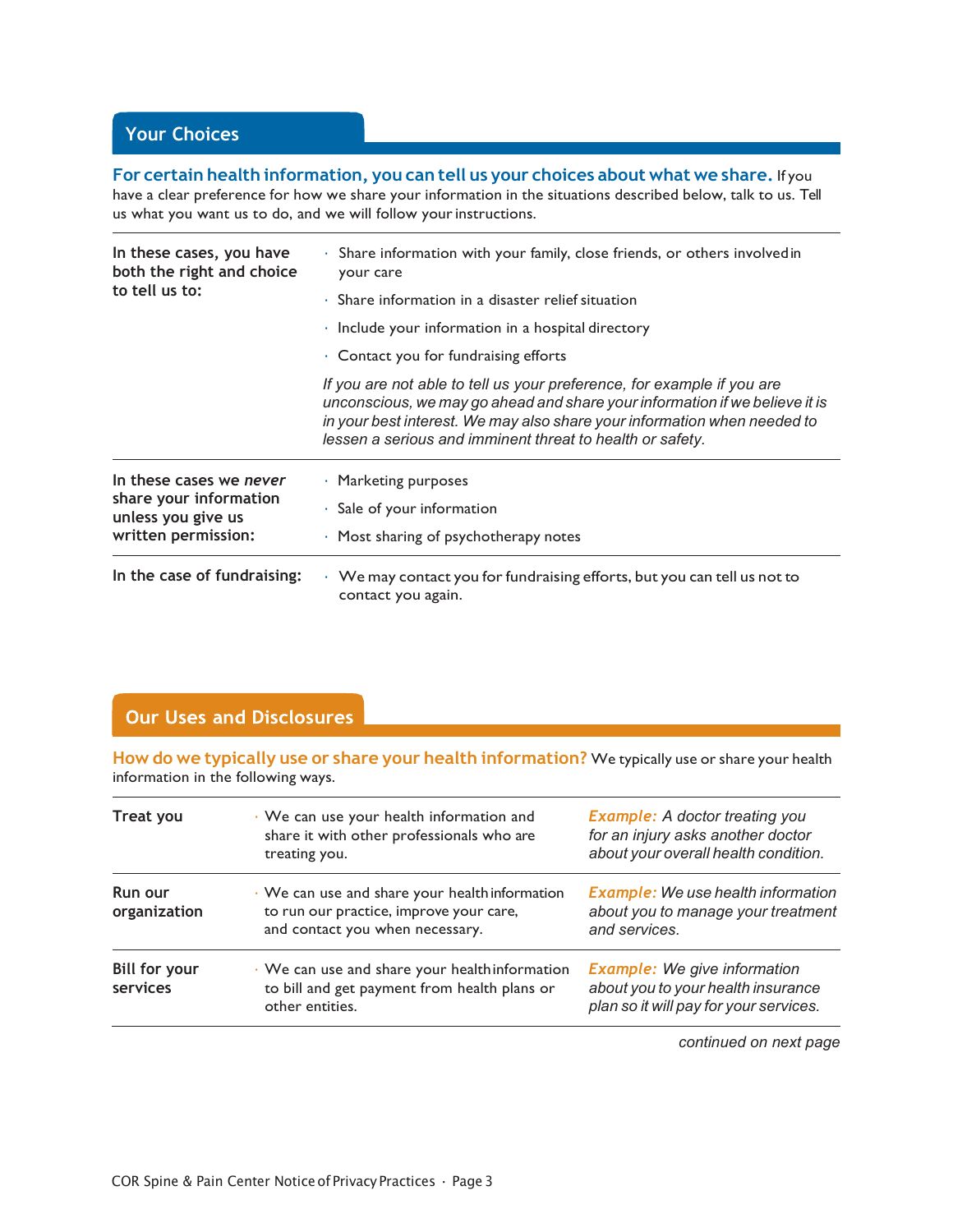**How else can we use or share your health information?** We are allowed or required to share your information in other ways – usually in ways that contribute to the public good, such as public health and research. We have to meet many conditions in the law before we can share your information for these purposes. For more information see: **[www.hhs.gov/ocr/privacy/hipaa/understanding/consumers/index.html](http://www.hhs.gov/ocr/privacy/hipaa/understanding/consumers/index.html).**

| Help with public health<br>and safety issues                                           | · We can share health information about you for certain situations such as:<br>· Preventing disease<br>· Helping with product recalls<br>· Reporting adverse reactions to medications<br>· Reporting suspected abuse, neglect, or domestic violence<br>· Preventing or reducing a serious threat to anyone's health or safety                         |  |
|----------------------------------------------------------------------------------------|-------------------------------------------------------------------------------------------------------------------------------------------------------------------------------------------------------------------------------------------------------------------------------------------------------------------------------------------------------|--|
| Do research                                                                            | · We can use or share your information for health research.                                                                                                                                                                                                                                                                                           |  |
| Comply with the law                                                                    | · We will share information about you if state or federal laws require it,<br>including with the Department of Health and Human Services if it wants to<br>see that we're complying with federal privacy law.                                                                                                                                         |  |
| Respond to organ and<br>tissue donation requests                                       | • We can share health information about you with organ procurement<br>organizations.                                                                                                                                                                                                                                                                  |  |
| Work with a medical<br>examiner or funeral director                                    | · We can share health information with a coroner, medical examiner, or<br>funeral director when an individual dies.                                                                                                                                                                                                                                   |  |
| Address workers'<br>compensation, law<br>enforcement, and other<br>government requests | · We can use or share health information aboutyou:<br>· For workers' compensation claims<br>· For law enforcement purposes or with a law enforcement official<br>· With health oversight agencies for activities authorized by law<br>· For special government functions such as military, national security,<br>and presidential protective services |  |
| Respond to lawsuits and<br>legal actions                                               | · We can share health information about you in response to a court or<br>administrative order, or in response to a subpoena.                                                                                                                                                                                                                          |  |